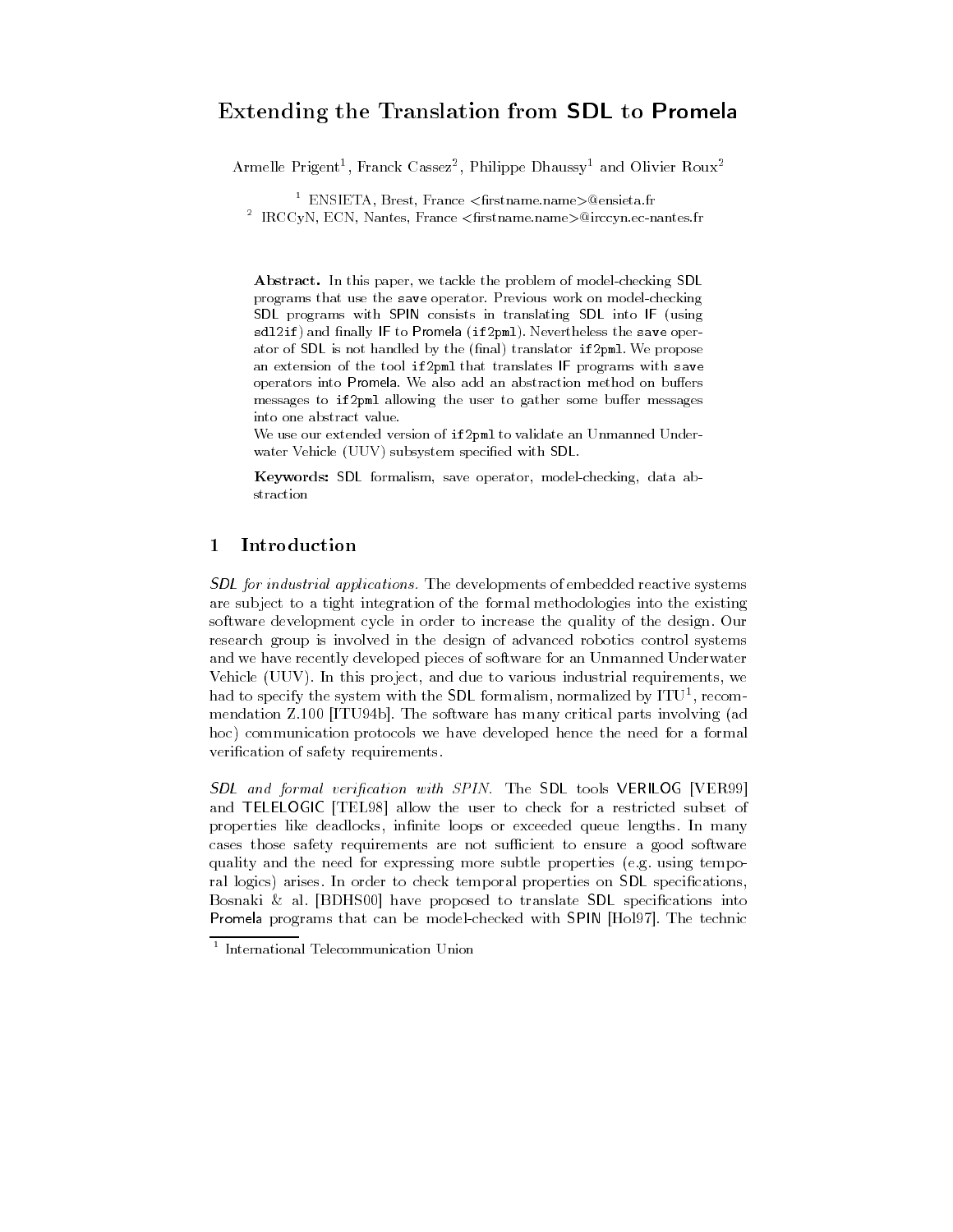consists in (1) translating a SDL program into the intermediate format IF (via sdl2if [BFG+ 99]) ; (2) the IF program is then translated into Promela (using if2pml presented in [BDHS00]).

Our contribution. In the development of the UUV system, we make an extensive use of the SDL save operator. Although this operator exists in the IF language the translation of the IF save operator into Promela with the tool if2pml has not been implemented yet. We then had to extend the tool if2pml to handle this operator. One of the impediment we encountered in the development and model-checking of our UUV software was of course the state-explosion problem. This problem was even amplified because of the translation of the save operator that duplicates buffers and so brings about an exponential growth in the number of states of the system. To tackle this problem we have again extended the tool if2pml with a message abstraction capability so that some messages can be gathered and abstracted away following the method proposed by Clarke & al. in [CGL92].

Outline of the paper. The paper is organized as follows: section 2, deals with the implementation of the translation of the save operator into if2pml to produce Promela programs. The next section 3 is devoted to the presentation of message abstraction via Clarke's abstraction algorithm [CGL92] and its implementation in an extended version of if2pml. Finally, the application of the above technics are presented on the UUV system in section 4 and we conclude in section 5.

# 2 Translating SDL Events' Savings into Promela

#### 2.1 SDL programs

An SDL program consists of a set of processes described in a graphical language. Each process has an input FIFO queue in which events to be processed are stored. A process can output events to other input queues. The informal semantics of a single step of an SDL process<sup>2</sup> is roughly:

- 1. process an event from the input queue;
- 2. output events,
- 3. go to step 1.

The communication between processes is asynchronous. One of the features of SDL processes is the capability of storing events in order to process them later. This capability is very similar to the one used in the Electre reactive language [CR95] where the semantic model is a FIFFO (First In First Fireable Out) automaton [SFRC99]. In SDL programs, some of the events of the input queue cannot be processed in particular states and are then stored for later processing. This feature is explicitly implemented with the SDL save operator. An event in

<sup>2</sup> see [ITU94a] for a formal denition.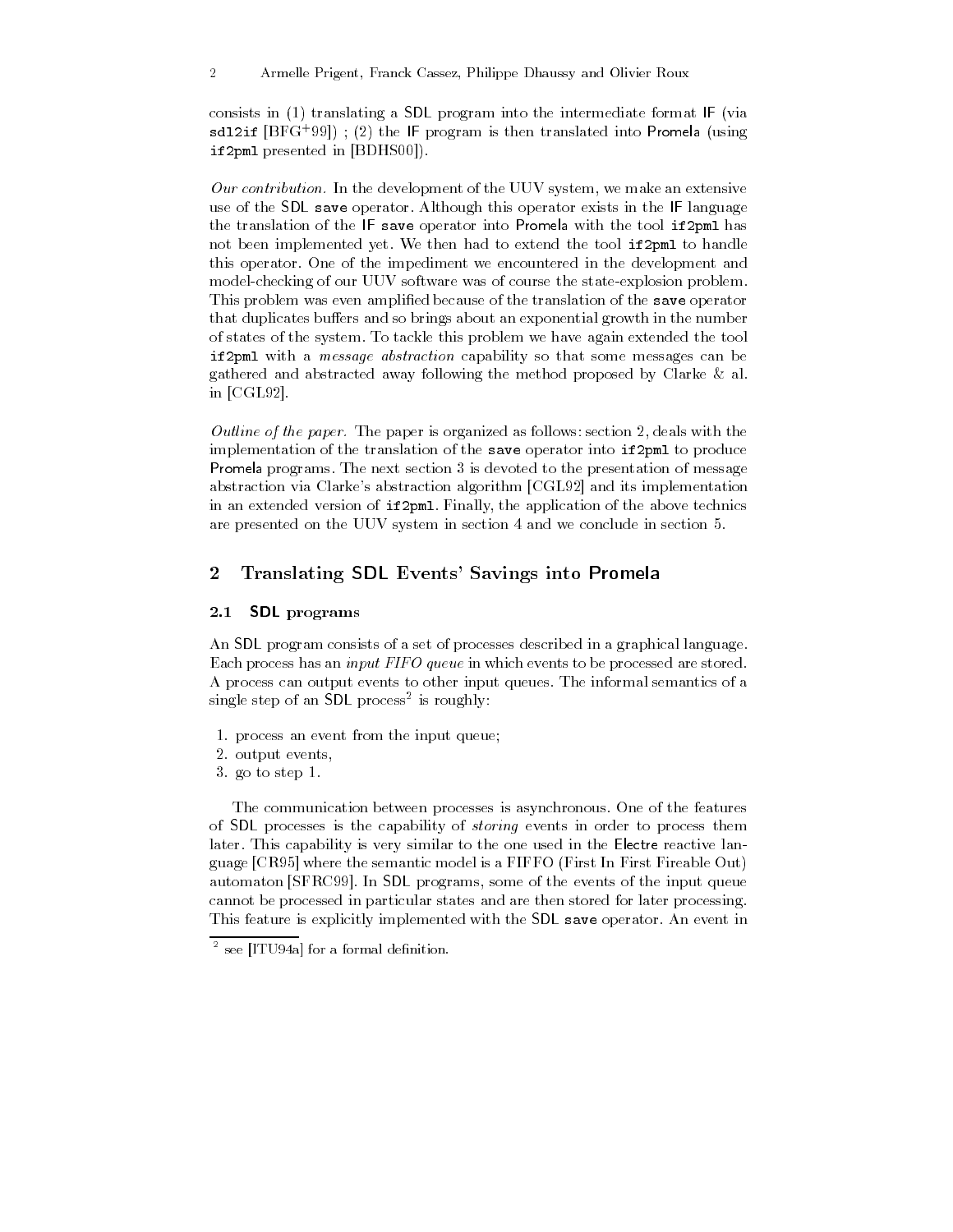a queue is actually a complex structure which contains the SDL identifier of the events (its name), (the list of SDL data values carried by the event) and the Pid of the sender: in the following we will only deal with the event and the Pid value attached to it (e.g.  $c(sender)$  for event c that was sent by process sender).

### 2.2 The save operator

A save operator specifies a set of events that cannot be processed in a particular state and are to be kept in the input queue for later processing. Figure 1 gives an example of the use of the (SDL graphical) save operator. When the process is in state wait only events c,  $f$  can be processed, whereas  $a, b$  must be left in the input queue, and  $a, e$  are neither saved nor processed and thus are discarded .  $\overline{a}$ Based on [ITU94b], the formal semantics for the processing of events for one process  $P$  is the following:

- let  $\mathcal{B}_s$  be the set of saved events when process P is in state s,  $\mathcal{T}_s$  be the set of events that can be processed in state  $s, \mathcal{T}_s$  the set of events that are discarded in state s; then  $\mathcal{B}_s \cup \mathcal{T}_s \cup \mathcal{T}_s = \mathcal{E}$  is a partition of the set of all input events of  $P$ ;
- let  $\varphi \in \mathcal{E}^*$  be the current input queue when process P is in state s,

— then

- either  $\varphi = w.e.w'$  with  $e \in \mathcal{T}_s$ ,  $w \in (\mathcal{B}_s \cup \widetilde{\mathcal{T}}_s)^*$ ,  $w' \in \mathcal{E}^*$ . From state s, P will reach a new state s and the new queue is  $\varphi = w_{|{\mathcal B}_s} w$ .
	- or  $\varphi \in (\mathcal{B}_s \cup \mathcal{T}_s)^*$  in this case no event can be processed and the queue is left unchanged:  $\varphi' = \varphi$ . This agrees with the semantics of discarded events given in [BDHS00] (which is different from the one in [ITU94b]).

To sum up,  $P$  will process the first (the oldest) non saved event of its input queue if it can be taken into account in state s. All the preceeding discarded events are removed from the queue.

For instance, if  $\mathcal{E} = \{a, b, c, d, e\}$ , in state wait of Figure 1 we have  $\mathcal{B}_s = \{a, b\}$ ,  $\mathcal{T}_s = \{c, f\}$  and  $\mathcal{T}_s = \{d, e\}$ . If the input queue is abcd, c will be processed and the new input queue is  $abd$ . Now if the input queue is  $abdc$ , c is processed and d removed leading to ab. If the queue is  $ab \, dd \, c \, f d$ , a single step will lead to  $ab \, f d$ .

## 2.3 Translation of SDL save into IF save

An SDL process  $P$  is translated into an IF process  $proc_P$  by the sdl2if program presented in [BFG+99]. In this translation, an input builer **q\_proc\_r** is associated to proc\_P. Figure 2 gives the IF code of the sample part of the process depicted on Figure 1. The translation of the IF process into Promela does not yet take into account the saved events.

 $^{\circ}$  actually,  $a$ (or  $e$ ) will be discarded if it is before the first processable event in the queue.

For  $\Delta \subseteq \Delta$  and  $w \in \Delta$  , we denote by  $w_{\{\Sigma\}'}$  the word obtained from w by removing all the letters not belonging to  $\Sigma'$ .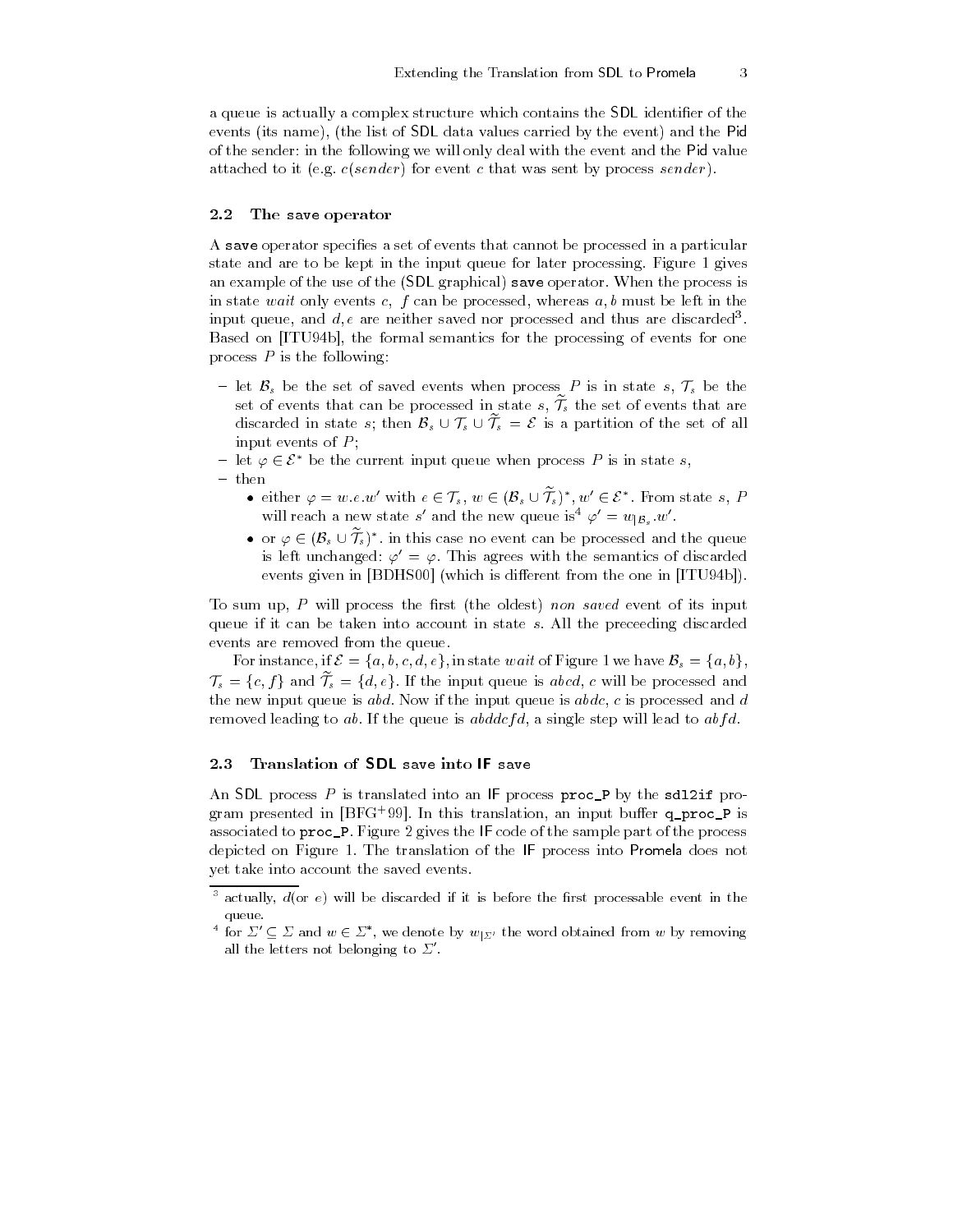

Fig. 1. Sample part of an SDL process using saved events

```
process proc_i0 :buffer q_proc_i0;
  var
    sender : pid;
    parent : pid;
    offspring : pid;
  state
    start :init;
    wait
      discard d,e
        in q_proc_i0;
      save a,b
        in q_proc_i0;
      end;
    state1;
    state2;
  transition
    from start to wait;
    from wait
         input c(sender) from q_proc_i0 to state1;
    from wait
        input f(sender) from q_proc_i0 to state2;
    from state1 to wait;
    from state2 to wait;
```
Fig. 2. The translated IF code for the SDL state wait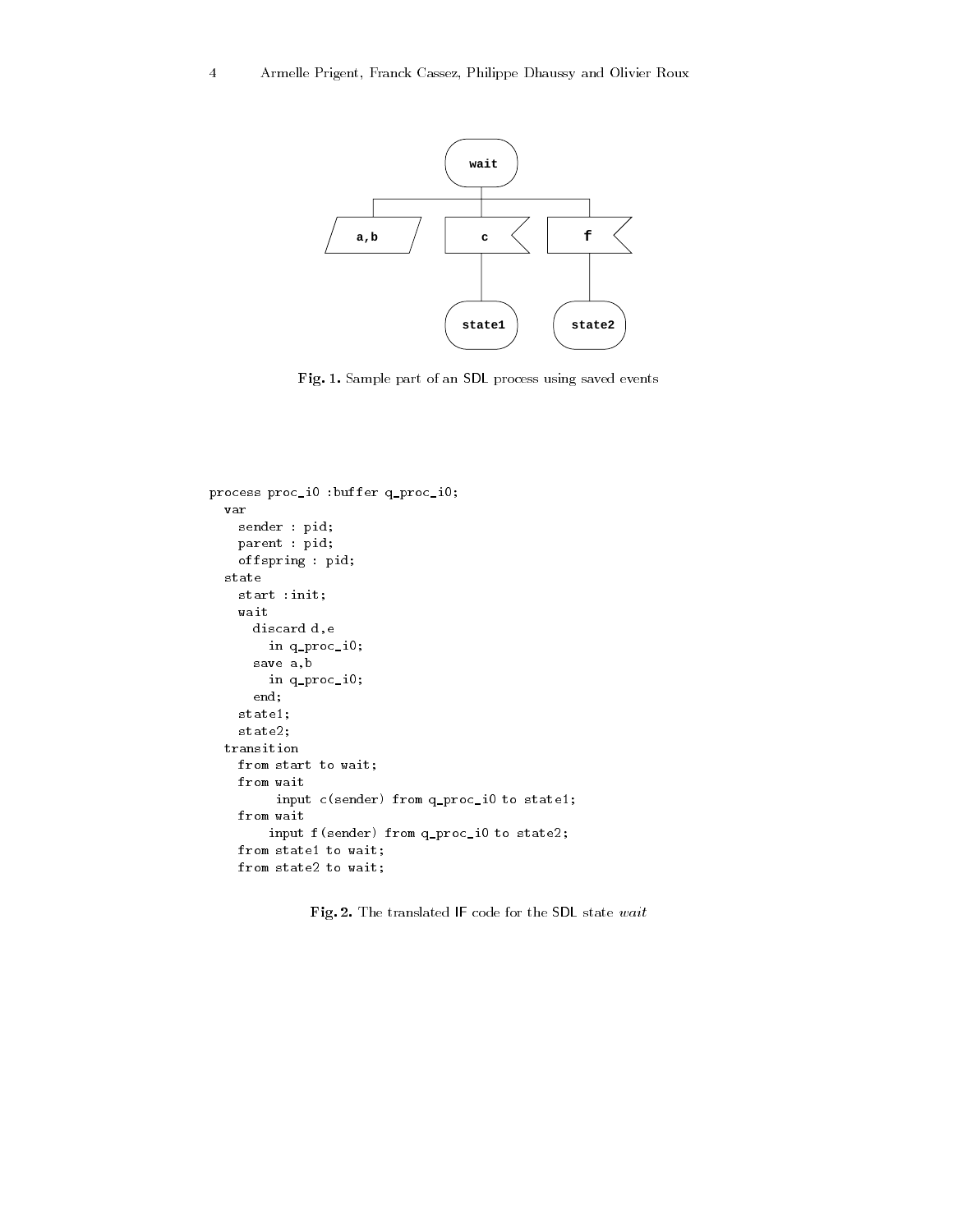Nevertheless the semantics of the save operator exists in the IF language. The dynamic semantics of IF programs [BGG+ 99] that gives the meaning of the save IF construct is essentially the same as the one we have given in section 2.2. The translation of an SDL program composed of n processes is an IF program composed of the  $n$  IF translations of the processes.

The crucial points when implementing this semantics in Promela is that it implies a recursive processing of the input queue until an event that can be processed is found. This type of search and dequeing anywhere in the queue cannot be translated directly using Promela primitives.

### 2.4 Translation of IF save into Promela

A naive way of translating the processing of a queue  $\varphi$  in state s into Promela that preserves the semantics of the save operator would be:

- let  $\mathcal{B}_s$  be the set of saved events in s,  $\mathcal{T}_s$  the set of discarded events and  $\mathcal{T}_s$ the set of processable events,
- process  $\varphi$  as follows:
	- 1. if  $\exists e \in \varphi \land e \in \mathcal{T}_s$  then
		- (a) add a fresh end token  $\perp$  at the end of the queue  $\varphi$ ,
		- (b) do :

dequeue  $e'$  from  $\varphi$  and if  $e' \in \mathcal{B}_s$  enqueue  $e'$  in  $\varphi$ 

- until  $\varphi = e \cdot w$  with  $e \in \mathcal{T}_s$ ;
- (c) remove e from  $\varphi$  and change the state of the process P according to the e-transition;
- (d) dequeue e' from  $\varphi$  and enqueue e' while  $e' \neq \bot$ ;
- (e) dequeue  $\perp$ .
- 2. otherwise do nothing.

It is quite obvious that for a buffer of length  $n$  every processing needs at most  $2(n + 1)$  steps of dequeuing + inqueuing. In practice, this algorithm requires a free slot to enqueue  $\perp$ . This would mean that if we want to store at most n events, we take an actual buffer of length  $n + 1$ . Moreover before any enqueuing we have to add a test in the Promela program on the length of the buffer.

We present a solution that uses a temporary queue but avoids testing buffer length at each enqueuing. Suppose the queue is of the form  $\phi = w.e.w'$  with  $e \in \mathcal{T}_s, w \in (\mathcal{B}_s \cup \mathcal{T}_s)^*, w' \in \mathcal{E}^*$  (with  $\mathcal{B}_s, \mathcal{T}_s, \mathcal{T}_s$  defined in section 2.2).

The algorithm using an intermediate queue  $\varphi'$  consists in:

1. do :

dequeue  $e'$  from  $\varphi$  and if  $e' \in {\cal B}_s$  enqueue  $e'$  in  $\varphi'$ until  $\varphi = e.w$  with  $e \in \mathcal{T}_s$ ;

- 2. process  $e$ : remove  $e$  from  $\varphi$  and change the state of the process P according to the e-transition;
- 3. do :

dequeue  $e$  -rrom  $\varphi$  and enqueue  $e$  -in  $\varphi$  until  $\varphi = \epsilon$  ( $\epsilon$  is the empty word);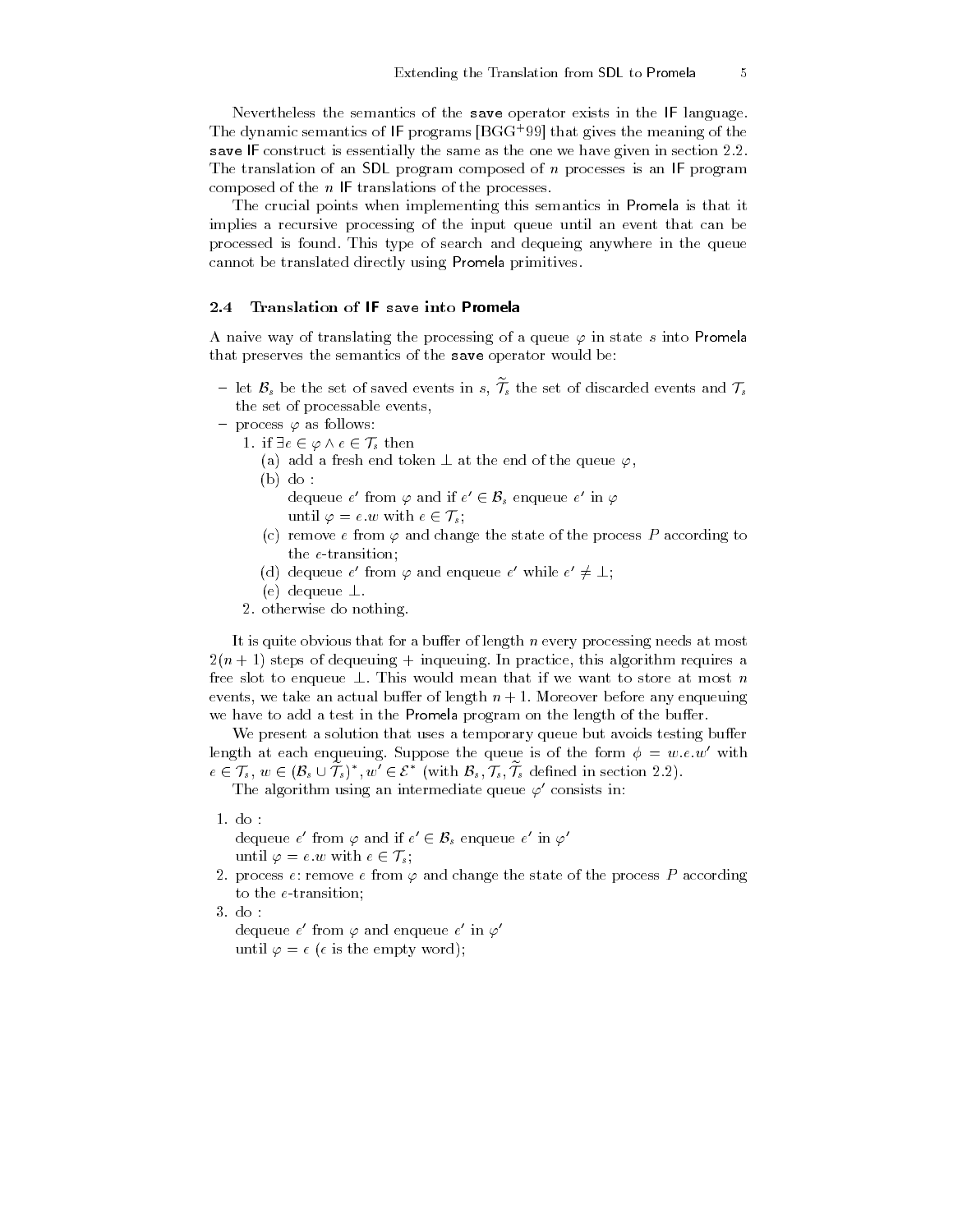#### $\varphi'$  contains the new updated queue.

For a buffer of length n every processing needs at most  $2(n + 1)$  steps of dequeuing <sup>+</sup> inqueuing. About space complexity, we use another intermediate buffer  $\varphi'$ . As  $|\varphi'| = |\varphi| = n$ , we need more space that the naive algorithm presented below.

We illustrate our algorithm on Figure 3.



Fig. 3. Reception principle with two configurations

Let wait be the SDL state mentionned in Figure 1. The processing of events c or f is considered with two configurations (I) and (II). The left-hand buffer is the input buffer of the process  $(\varphi)$  and the right-hand one the temporary buffer  $\varphi'$ . From step 1, we enqueue saved events leading to step 2. In step 2, the first event of  $\varphi$  is a non saved event and is processed. Step 3 consists in enqueuing each event in  $\varphi'$  until  $\varphi$  is empty. In the last step, each event temporaly stored in  $\varphi'$  is appended to  $\varphi$  ( $[\varphi := \varphi']$ ). This step respect the initial event order in the buffer  $\varphi$ . The translation of the IF program of Figure 2 into a Promela program is given on Figure 4. The process proc manages two buffers: the initial one q\_proc\_i0 corresponds to  $\varphi$  and the temporary buffer q\_proc\_i0\_tmp is  $\varphi'$ . They are declared with the same size as the initial SDL buffer. The first test (step 1) is to verify that one of the waited events  $(c \text{ or } f)$  is in the buffer  $(q_{\texttt{proc}_i0?}[c]| | q_{\texttt{proc}_i0?}[f] )$ . The saved events preceeding c or f in the buffer are then stored in the temporary buffer (step 2)  $(q_{\texttt{proc}_i0_{\texttt{tmp}}}.$ and q\_proc\_i0\_tmp!b). Discarded events are consumed and removed from the queue. When c or f is encountered  $(q_\text{proc}_\text{10?c}$  or  $q_\text{proc}_\text{10?f})$ , a first loop is executed. This one consists in appending all events still in the initial buffer to the temporary buffer. When q\_proc\_i0 is empty, the last step is to move q\_proc\_i0\_tmp into this buffer. Each event is appended to the buffer until the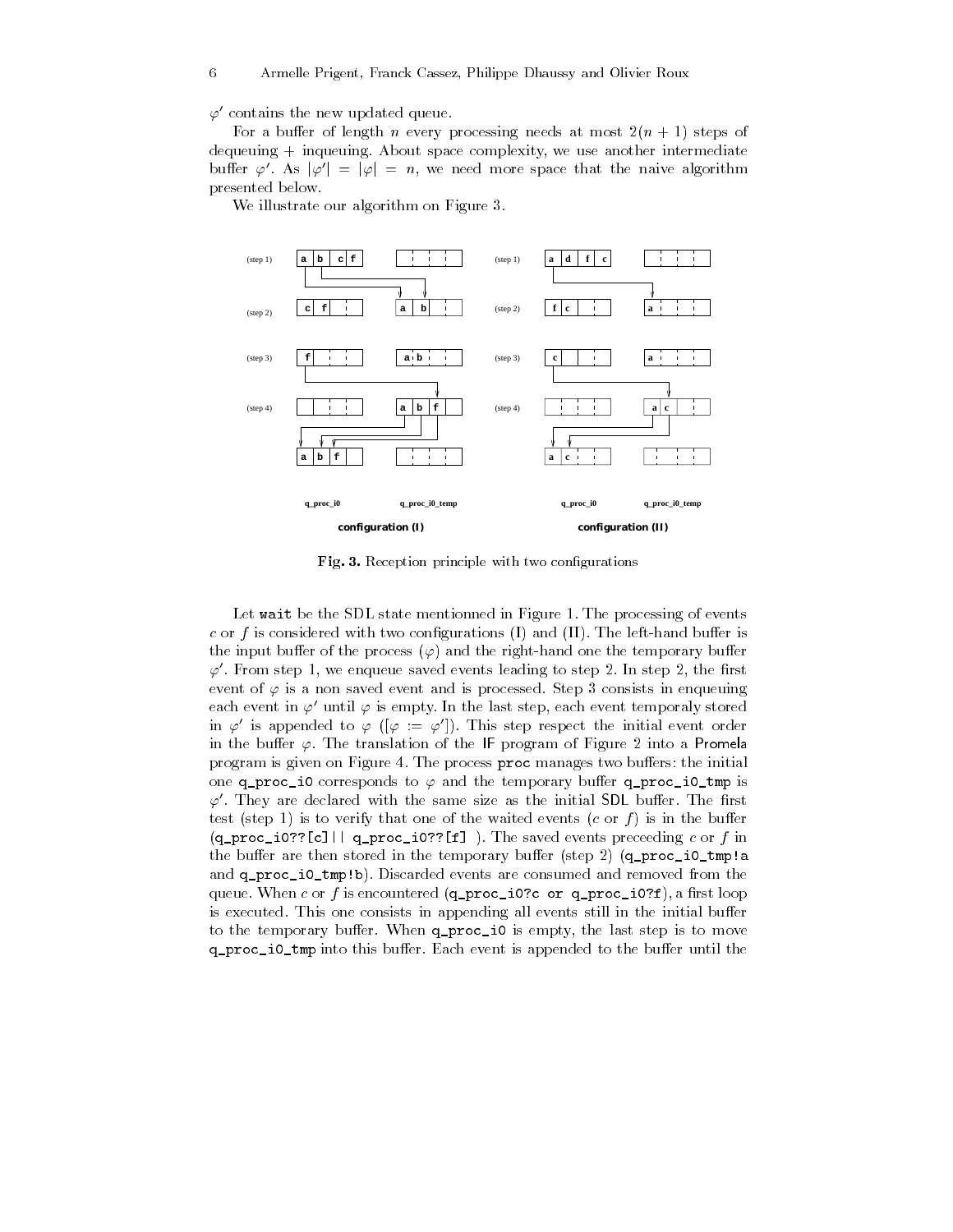emptyness of the temporary buffer  $q\_proc\_io\_tmp$ . When the new queue is ready in buffer q\_proc\_i0, the actions associated with the processed event are taken and the new state is reached.

Our extended version of the if2pml translator implements this algorithm and the Promela code of Figure 4 is an example of its output.

The implementation of the save primitive requires a new temporary queue for each input queue. Then the number of states of the resulting Promela program is multiplied in the worst case by the number of states of the FIFO queues.

Of course this does not rule out situations where the queue is full and one has to make sure that the length of the queue is large enough to handle all the pending events.

The systems we are developing make use of a lot of buffers and the state blow up is particularly high when considering the number of events in a buffer. Let B be a buffer with  $p$  places in which  $k$  event values can be stored. This buffer has  $\sum_{n=0}^{n=p} k^n$  possible values. So, a 3-place buffer with 4 different events has 85 possible values.

To overcome this problem we give in the next section an implementation of an abstraction method on buffer messages.

## 3 Message buffer abstraction

### 3.1 Abstract interpretation

Abstract interpretation [CC77] consists in building an abstract model  $\widehat{M}$  of a system from a concrete one  $M$  preserving some relations between the two models. The aim is to reduce the state space of the system such that some properties of the system are preserved from the abstract to the concrete model.

Usually the abstract system constructed has more behaviors than the initial program, and the preservation result [CGL92] states that properties quantifying over all paths of the abstract system are preserved whereas existentially quantified properties are not.

For instance the preserving result applies to a subset of the branching time logic  $CTL^*$  in which only the path quantifier  $\forall$  is allowed: this subset is usually referred to as  $\forall CTL^*$ . As a consequence it can also be applied to  $LTL$  properties quantifying over all paths5 . Of course the formula on the abstract model has to be expressed in term of the abstract data: let  $\phi$  denote the abstract property obtained from the concrete property  $\phi^6$ . Then, for a formula  $\phi \in \forall CTL^*$ , if  $M \models \phi$  then  $M \models \phi$ .

#### Data abstraction  $3.2$

The abstraction algorithm of [CGL92] consists in interpreting the concrete program to obtain directly the abstract version of the system. The initial model

 $\overline{\phantom{a}}$  as  $L1L$  is a subset of  $VUL$  .

 $\tilde{\ }$   $\phi$  depends on the abstraction mapping chosen to build  $M$  .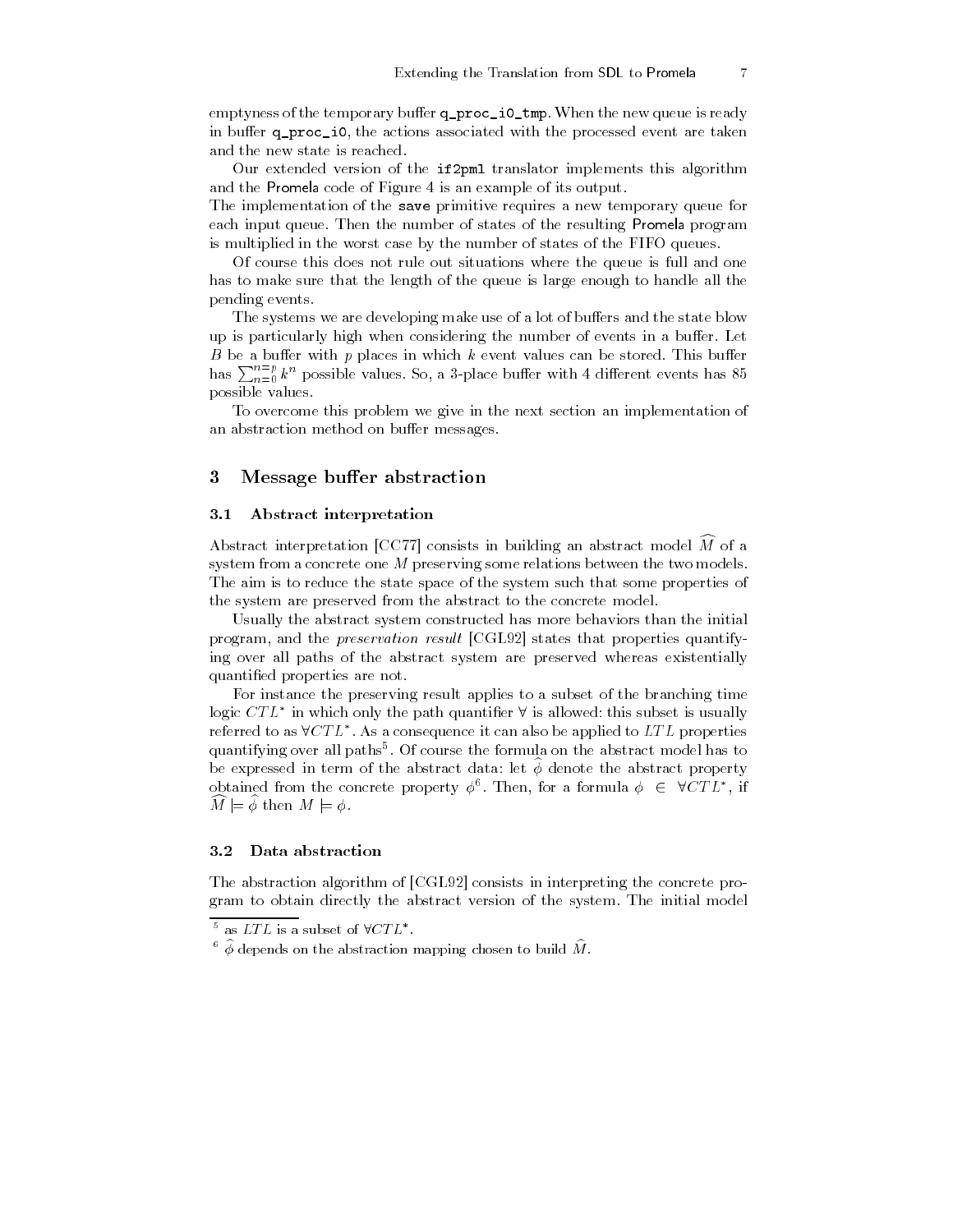```
q_proc_i0??[c]|| q_proc_i0??[f] allows
                                                   the processing only if one of the waited
wait:
                                                   events is in the input queue
atomic{
if
::(q_proc_i0??[c]|| q_proc_i0??[f])->
   do
   :: q_proc_i0?b(sender)->q_proc_i0_temp!b(sender);
    :: q_proc_i0?a(sender)-> q_proc_i0_temp!a(sender);
   :: q_proc_i0?e,_->
   :: q_proc_i0?d,_->
    :: q_proc_i0?c->
                                                   When event c is at the head, the first loop
                                                   consist in dequeue each event until the
                                                   emptiness of the input buffer
          do
          :: q_proc_i0?b(sender)-> q_proc_i0_temp!b(sender);
           :: q_proc_i0?a(sender)-> q_proc_i0_temp!a(sender);
           :: q_proc_i0?e(sender)-> q_proc_i0_temp!e(sender);
           :: q_proc_i0?d(sender)-> q_proc_i0_temp!d(sender);
           :: q_proc_i0?c(sender)-> q_proc_i0_temp!c(sender);
           :: q_proc_i0?f(sender)-> q_proc_i0_temp!f(sender)
           :: empty(q_proc_i0)-> break;
           od;
                                                   When q proc i0 is empty, the second
                                                   loop replaces all events in the initial order
                                                   in this buffer while dequeuing the tempo-
                                                   rary buffer
          do
          :: q_proc_i0_temp?b(sender)-> q_proc_i0!b(sender);
           :: q_proc_i0_temp?a(sender)-> q_proc_i0!a(sender);
           :: q\_proc\_i0\_temp?c (sender)-> q\_proc\_i0!c (sender);
           :: q_proc_i0_temp?e(sender)-> q_proc_i0!e(sender);
           :: q_proc_i0_temp?d(sender)-> q_proc_i0!d(sender);
           :: q_proc_i0_temp?f(sender)-> q_proc_i0!f(sender)
          :: empty(q_proc_i0_temp)-> break;
          od:
           od; and the contract of the contract of the contract of the contract of the contract of the contract of the contract of the contract of the contract of the contract of the contract of the contract of the contract of the co
          goto state1;
    :: q_proc_i0?f->
           :: q_proc_i0?b(sender)-> q_proc_i0_temp!b(sender);
           :: q_proc_i0?a(sender)-> q_proc_i0_temp!a(sender);
           :: q_proc_i0?e(sender)-> q_proc_i0_temp!a(sender);
           :: q_proc_i0?d(sender)-> q_proc_i0_temp!a(sender);
           :: q_proc_i0?c(sender)-> q_proc_i0_temp!c(sender);
           :: q_proc_i0?f(sender)-> q_proc_i0_temp!f(sender)
           :: empty(q_proc_i0)-> break;
          od;
          do
           :: q_proc_i0_temp?b(sender)-> q_proc_i0!b(sender);
           :: q_proc_i0_temp?a(sender)-> q_proc_i0!a(sender);
           :: q_proc_i0_temp?e(sender)-> q_proc_i0!e(sender);
           :: q_proc_i0_temp?d(sender)-> q_proc_i0!d(sender);
           :: q_proc_i0_temp?c(sender)-> q_proc_i0!c(sender);
           :: q_proc_i0_temp?f(sender)->q_proc_i0!f(sender)
           :: empty(q_proc_i0_temp)-> break;
           od; and the contract of the contract of the contract of the contract of the contract of the contract of the contract of the contract of the contract of the contract of the contract of the contract of the contract of the co
          goto state2;
    od; and the contract of the contract of the contract of the contract of the contract of the contract of the contract of the contract of the contract of the contract of the contract of the contract of the contract of the co
```

```
fi;
```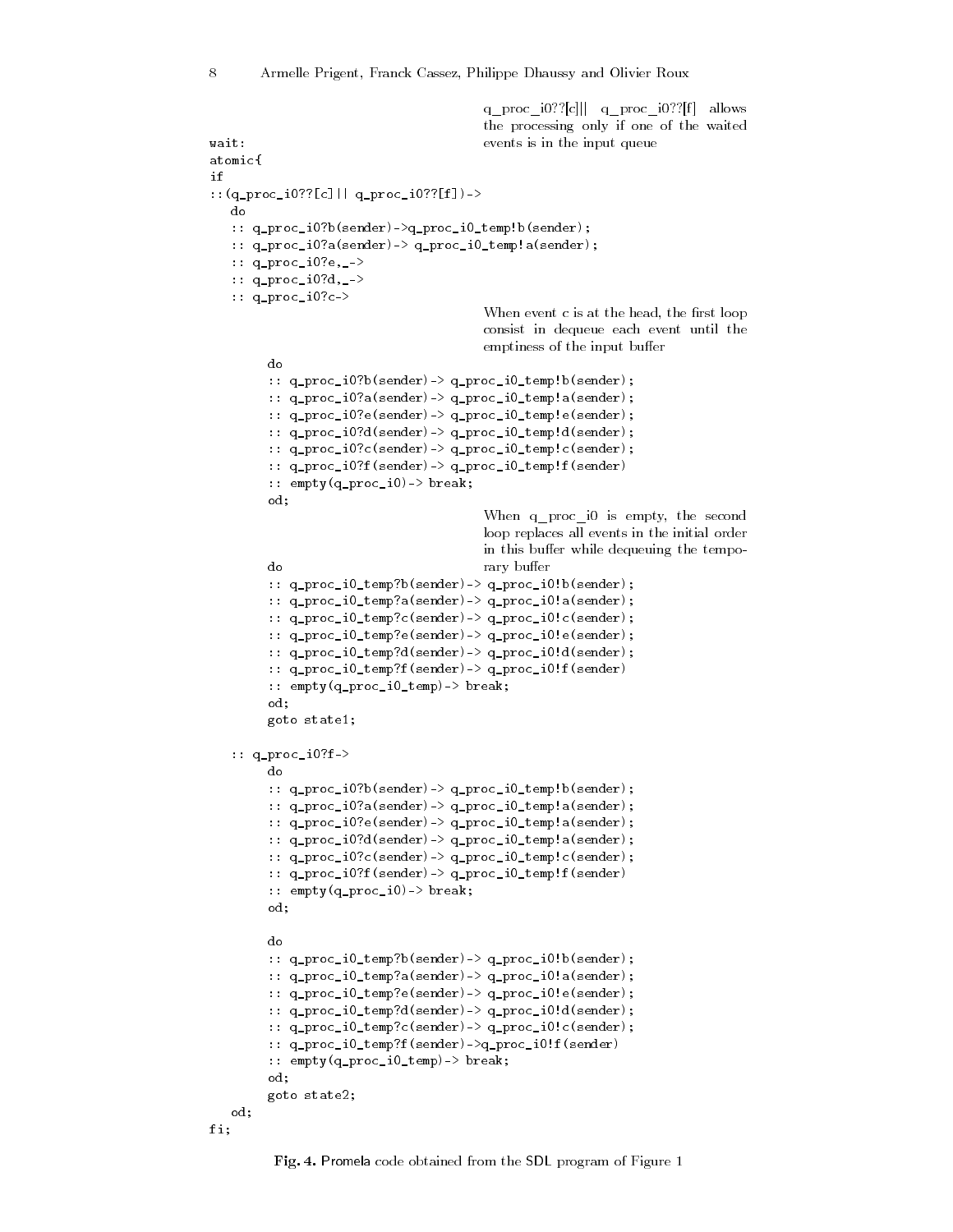is a labelled transition system. This abstraction can be applied to IF programs during the translation into Promela. Indeed, each IF process is associated with a labelled transition system. The benefit of this method is that the abstract model is constructed directly from the initial program. This is particularly interesting for infinite or large systems.

In the sequel, we use Clarke's algorithm [CGL92] to build an abstract model of the system where some buffer messages are abstracted away. We apply this technic to the IF program obtained from a SDL program which is the concrete model, to build an abstract Promela version of the program.

#### 3.3 Buffer abstraction on IF program

The abstraction algorithm we use is the algorithm of [CGL92], where the abstraction mapping deals with the buffer contents.

Let  $\mathcal{E}$ , represent the possible events that can be stored in a buffer  $B$  of the system.  $\mathcal{E}^*$  is then the set of possible values of the buffer. We denote  $\mathcal{E}^A$  the set of abstract events  $({\mathcal{E}}^A)^*$  is then the set of abstract contents of the buffer.) The abstraction mapping  $h: \mathcal{E} \to \mathcal{E}^A$  associates to each event  $e_1, e_2, \ldots, e_n \in \mathcal{E}$  an abstract value in  $\mathcal{E}^A$ . We denote  $h(e) = e^A$ .

Together with the abstraction mapping, we have to define *abstract primitives* on buffers. The abstract operators on buffers are defined straightforwardly from the concrete by:

> $h(input(sign)) = input(sign^{A})$ )  $n(oup u(su)) = oup u(su^{-1})$  $h(save(siq)) = susve(siq^{-1})$

The translation from IF to Promela is computed compositionaly. Indeed for a composition  $(P_1|\cdots|P_n)$  of n IF processes with have  $(P_1|\cdots|P_n)^A = (P_1^A|\cdots|P_n^A)$ where  $P$  are denotes the abstract process obtained from  $P$ . The abstract interpretation then consists in constructing an abstraction for each IF process in the system and compose the abstracted processes.

Practically the abstract interpretation of the system is done during the translation of the IF system into the corresponding Promela program (if2pml).

### 3.4 Application

To illustrate this method, we apply the buffer abstraction on the state wait described in Figure 1. The buffer abstraction mapping gathers events a and b under the label SIG\_ABST. Formally, using the relation h, we write :  $h(b)$  =  $h(a) = SIG\_ABST$  and  $h(x) = x$  for the other events. The abstracted version in Promela of the IF program of Figure 4 is shown Figure 5.

In state wait, the events  $a, b$  have been abstracted into  $SIG\_ABST$ . This abstraction reduces the number of save in the transition relation and then the number of possible transitions in the system.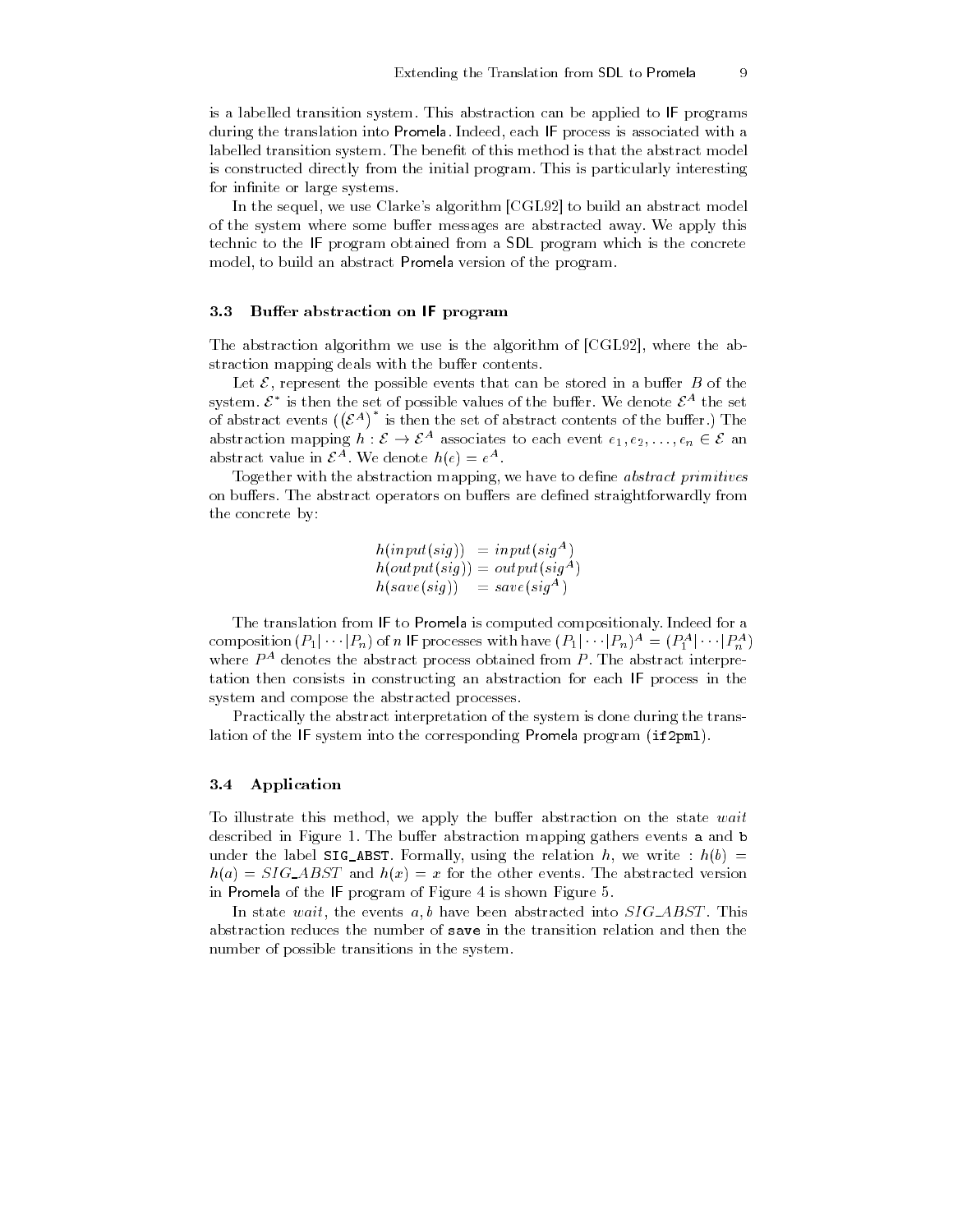```
wait:
atomic{
if
::(q_proc_i0??[c]|| q_proc_i0??[f])->
    do
    :: q_proc_i0?SIG_ABST(sender)-> q_proc_i0_temp!SIG_ABST(sender);
    :: q_proc_i0?e,_->
    :: q_proc_i0?d,_->
    :: q_proc_i0?c->
           do
           :: q_proc_i0?SIG_ABST(sender)-> q_proc_i0_temp!SIG_ABST(sender);
           :: q_proc_i0?e(sender)-> q_proc_i0_temp!e(sender)
           :: q_proc_i0?d(sender)-> q_proc_i0_temp!d(sender)
           :: q_proc_i0?c(sender)-> q_proc_i0_temp!c(sender)
           :: q_proc_i0?f(sender)-> q_proc_i0_temp!f(sender)
           :: empty(q_proc_i0)-> break;
           od;
           do
           :: q_proc_i0_temp?SIG_ABST(sender)-> q_proc_i0!SIG_ABST(sender);
           :: q_proc_i0_temp?e(sender)-> q_proc_i0!e(sender)
           :: q_proc_i0_temp?d(sender)-> q_proc_i0!d(sender)
           :: q_proc_i0_temp?c(sender)-> q_proc_i0!c(sender)
           :: q_proc_i0_temp?f(sender)-> q_proc_i0!f(sender)
           :: empty(q_proc_i0_temp)-> break;
           od:
            od and the state of the state of the state of the state of the state of the state of the state of the state of
           goto state1;
    :: q_proc_i0?f->
           d<sub>0</sub>:: q_proc_i0?SIG_ABST(sender)-> q_proc_i0_temp!SIG_ABST(sender);
           :: q_proc_i0?e(sender)-> q_proc_i0_temp!e(sender)
           :: q_proc_i0?d(sender)-> q_proc_i0_temp!d(sender)
           :: q_proc_i0?c(sender)-> q_proc_i0_temp!c(sender)
           :: q_proc_i0?f(sender)-> q_proc_i0_temp!f(sender)
           \cdots empty (q\_proc\_i0) \rightarrow break;od; and the contract of the contract of the contract of the contract of the contract of the contract of the contract of the contract of the contract of the contract of the contract of the contract of the contract of the co
           do
           :: q_proc_i0_temp?SIG_ABST(sender)-> q_proc_i0!SIG_ABST(sender);
           :: q_proc_i0_temp?e(sender)-> q_proc_i0!e(sender)
           :: q_proc_i0_temp?d(sender)-> q_proc_i0!d(sender)
           :: q_proc_i0_temp?c(sender)-> q_proc_i0!c(sender)
           :: q_proc_i0_temp?f(sender)->q_proc_i0!f(sender)
           :: empty(q_proc_i0_temp)-> break;
           od;
           goto state2;
    od;
fi:
figures the contract of the contract of the contract of the contract of the contract of the contract of the contract of the contract of the contract of the contract of the contract of the contract of the contract of the co
```
Fig. 5. Abstracted Promela code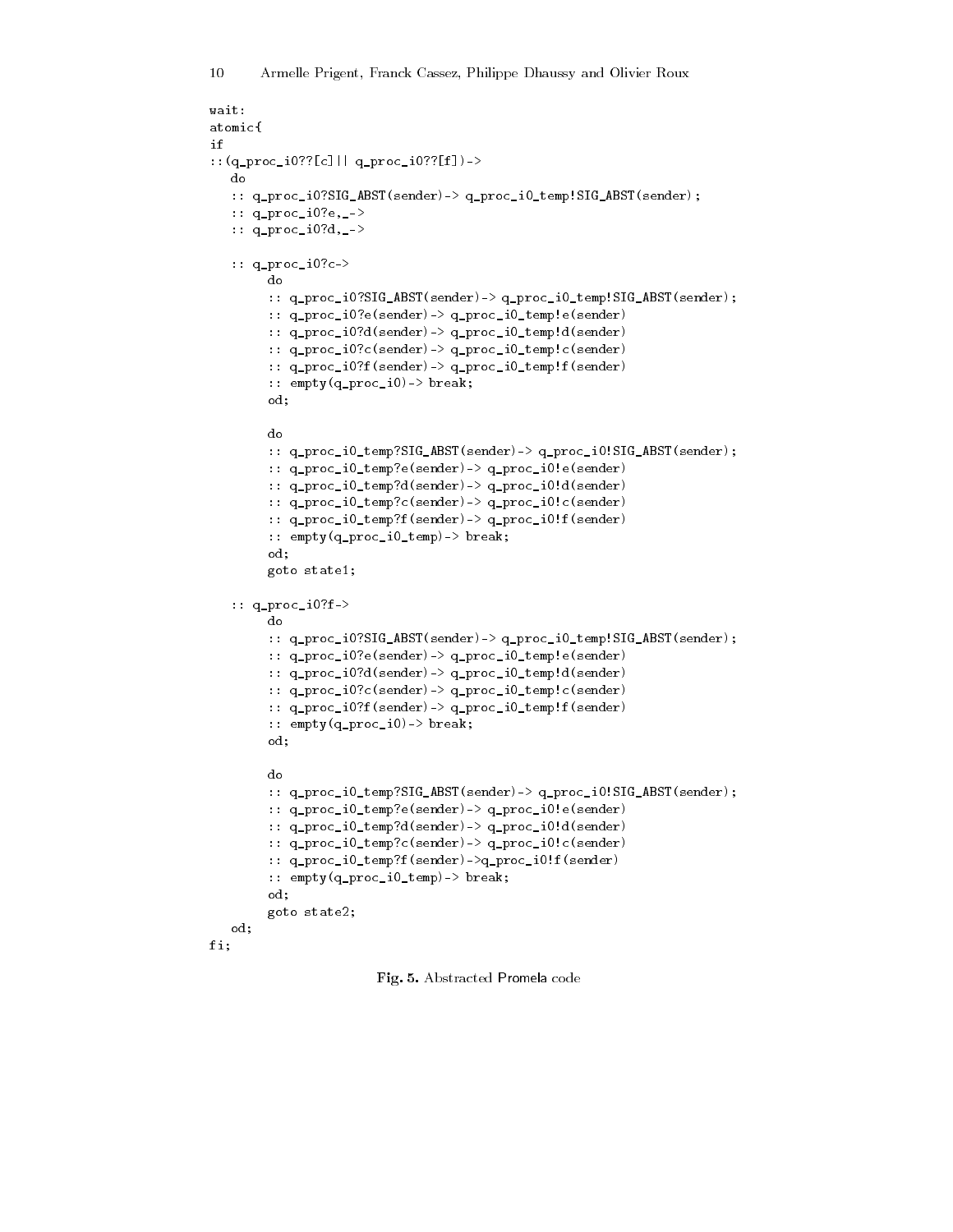### 3.5 An extension of if2pml to automatically abstract buffers

We have implemented the buffer abstraction for SDL programs via the the translation into IF. We have extended the translator if2pml developed by [BDHS00] with the abstraction feature. Our implementation uses a file describing the abstract mapping. For the example of Figure 5, this file  $(fic.grp)$  contains the following line:  $SIG\_ABST$ : a,b; meaning that a and b are abstracted into the same event SIG\_ABST. For the other event, abstraction is the identity mapping. It may be possible to have more than one abstract signal. Then using the command line if2pml -a fic.grp prog.if produces the given abstracted Promela code.

# 4 Case Study: Verification of the Obstacle Avoidance System of the UUV

### 4.1 Obstacle Avoidance System

The information system of UUV is based on a distributed architecture that comprises several subsystems. One is the Obstacle Avoidance System (OAS). The principle of this system we develop is to manage in an integrated way a digital terrain model estimation method, a 3D stabilized and mechanically steered front looking sonar, and computational methods devoted to safe trajectories computation. It is composed of four subsystems (inside the dashed box in Figure 6):

- 1. The digital terrain manager (DTM), which estimates the partially known terrain by using an occupancy grid representation and updating process,
- 2. the global planner (GP) to generate way points guiding the UUV towards a given target whilst avoiding terrain obstacles,
- 3. the reflex planner (RP) to check that the trajectories planned by the GP are safe, even in the presence of a disturbance, in the sense that they do not lead to collision,
- 4. the OAS Supervisor that manages the communication with environmental subsystems.

The communication between the OAS system and the other UUV systems is based on an Ethernet network and a CAN bus coupled to actuators and sensors. The internal OAS processes communication mechanism is via VxWorks message queues.

#### 4.2 SDL model

The Obstacle Avoidance System has the three following operation modes: Rerouting, Terrain following and Security. When necessary, the supervisor is alerted by Mission Control (event changeMode) that a mode change is required. Periodically the Navigation System sends navigation data, Mission Control sends a target set to reach and the current target number (nav, consign, wayPoint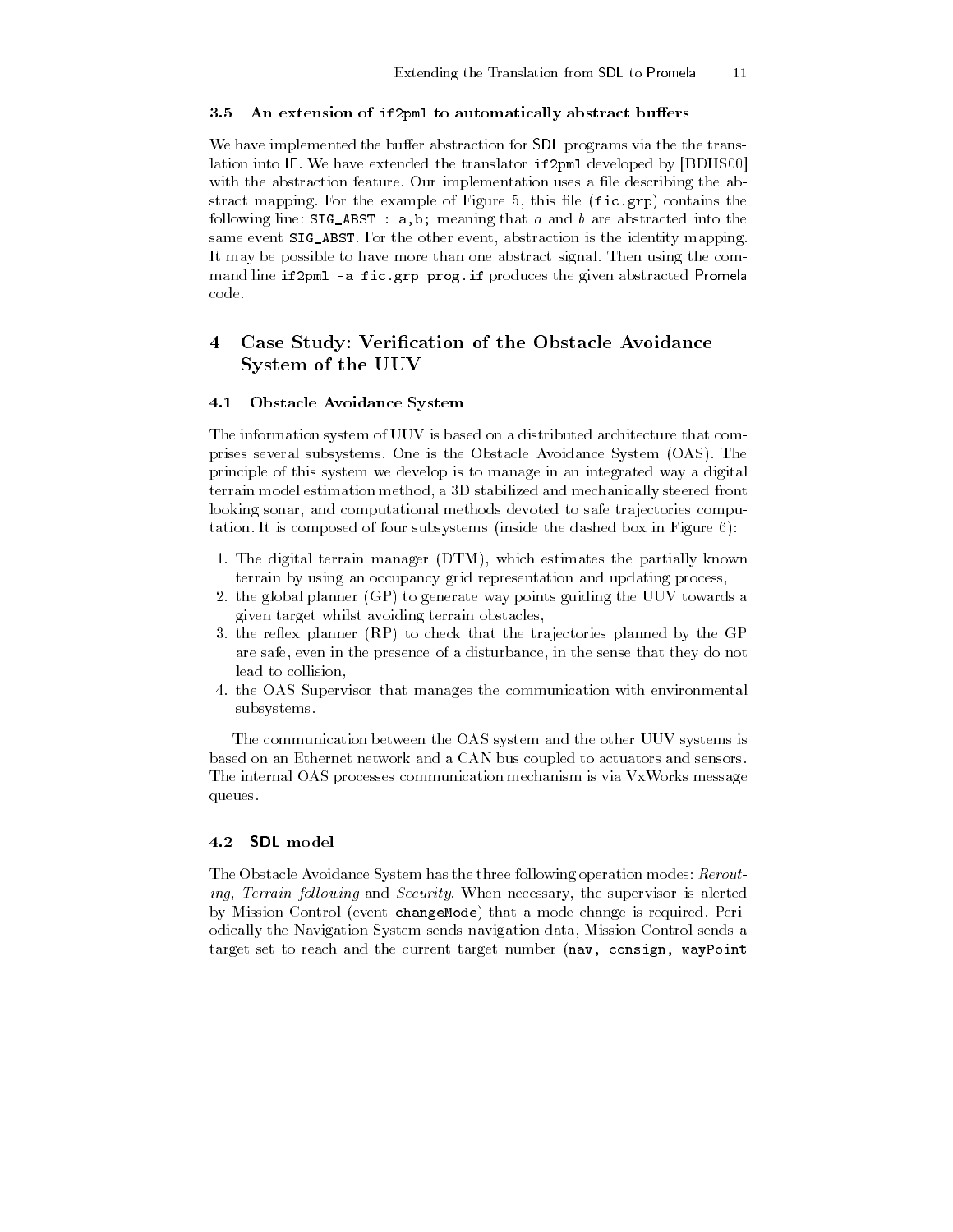

Fig. 6. Functional description of the Obstacle Avoidance System.

and noWp) to the supervisor process. This one will be in charge to redistribute it to other processes. The trajectory request comes from Control System with event simuTimeout. The trajectory is computed by the process concerned with the current operation mode (Rerouting or Terrain following or Security). The verification with the model-checker SPIN requires to close the system and we have defined an environment process model in SDL. This particular process is in charge of simulating interactions between the OAS SDL model and the Navigation System, Control System, Sonar and Mission Control System. Figure 7 presents the SDL system and events exchanges between these processes.

#### Verification of the OAS 4.3

Properties of the OAS. Using the tools described in section 2 and 3 we can check for different safety properties (of  $\forall CTL^*$ ) of the OAS system. The properties we want to check are the following:

 $t$  - "the system does not get stuck in one of the operation mode"; this means that the operation mode is alternatively changed during the execution of the system. The mode could be terrain following (terfolMode), rerouting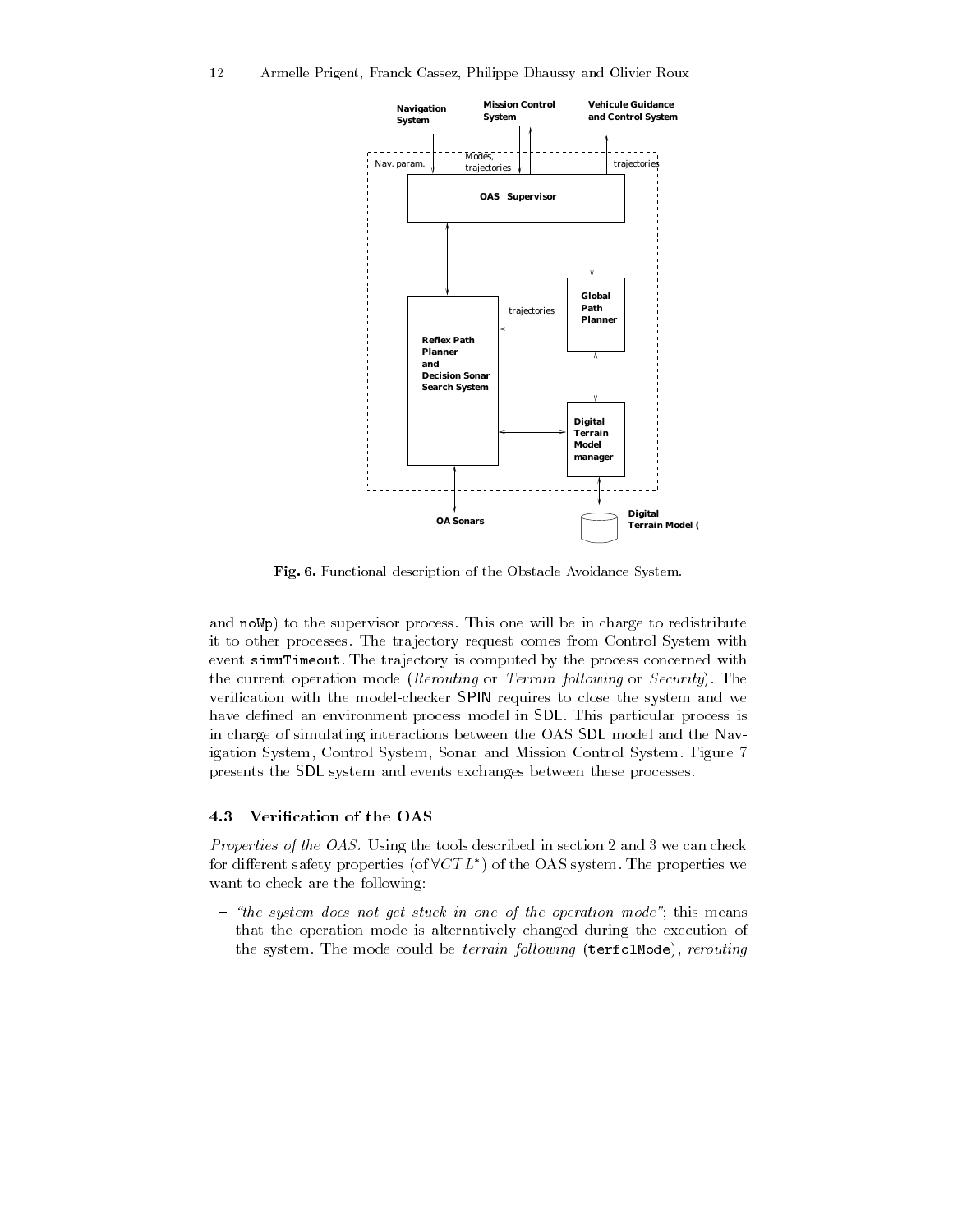(reroutMode), or security (securMode). This property can be expressed in  $LTL$  by:

$$
\neg \Diamond \Box \texttt{terfollowde} \land \neg \Diamond \Box \texttt{reroutMode} \land \neg \Diamond \Box \texttt{securMode} \qquad \qquad (1)
$$

 $-$  "The trajectory is computed by the process concerned by the current operation  $mode$ , e.g. in rerouting mode, the trajectory has to be computed by process rerout. The trajectory is computed by a process when it receives event nav1. We then define trajRerout to be equivalent to process rerout receives event nav1:  $q$ \_rerouting\_i0?[nav1]. The  $LTL$  property to be checked is:

$$
\Box \neg(\mathtt{terfollowed} \land \mathtt{trajectory}) \tag{2}
$$

 $-$  "In a rerouting or security operation mode the sonar manager does not send  $data\ to\ the\ model\ process".$ 

$$
\Box \neg ((\mathtt{revoutMode} \vee \mathtt{securMode}) \wedge \mathtt{sentDataModel}) \tag{3}
$$

All these properties involve a number of events in many buffers and the SDL description of the OAS system makes extensive use of save operators. We have used our extended version of if2pml to check for properties  $(1)-(3)$ .

Results. Table 1 presents the different reduction percentages obtained on the OAS system for different abstraction mappings  $h_1$  and  $h_2$ .  $h_1$  groups 4 events into one,  $h_2$  makes two groups of 4 events for each one.  $h_0 = Id$  is the identity mapping giving the number of states and transitions of the concrete system. The ratio columns corresponds respectively to  $1-\frac{\pi}{\#}$  states of concrete and  $1-\frac{\pi}{\#}$  $#$  trans. of abstract

 $#$  trans. of concrete

|    |                                 |                | $\frac{1}{2}$ states $\#$ trans. $\%$ states ratio $\%$ trans. ratio |
|----|---------------------------------|----------------|----------------------------------------------------------------------|
|    | $  h_0 = Id  $ 95 633   505 341 |                |                                                                      |
|    |                                 | 86 225 403 077 |                                                                      |
| n2 | 67 951 1369 035                 |                | 36 Z                                                                 |

**Table 1.** Reduction of the number of states and transitions

Properties (1) and (3) are true on our model. Property (2) is violated. Indeed, the supervisor can receive a trajectory computed by the terfol process whereas rerouting mode is activated. As the relation between the abstracted and the initial model is a simulation, the property violation detected in the abstract system does not allow us to affirm the violation in the concrete model. Nevertheless, the MSC<sup>7</sup> of the incorrect behavior produced by SPIN has been analyzed

<sup>7</sup> Message Sequence Charts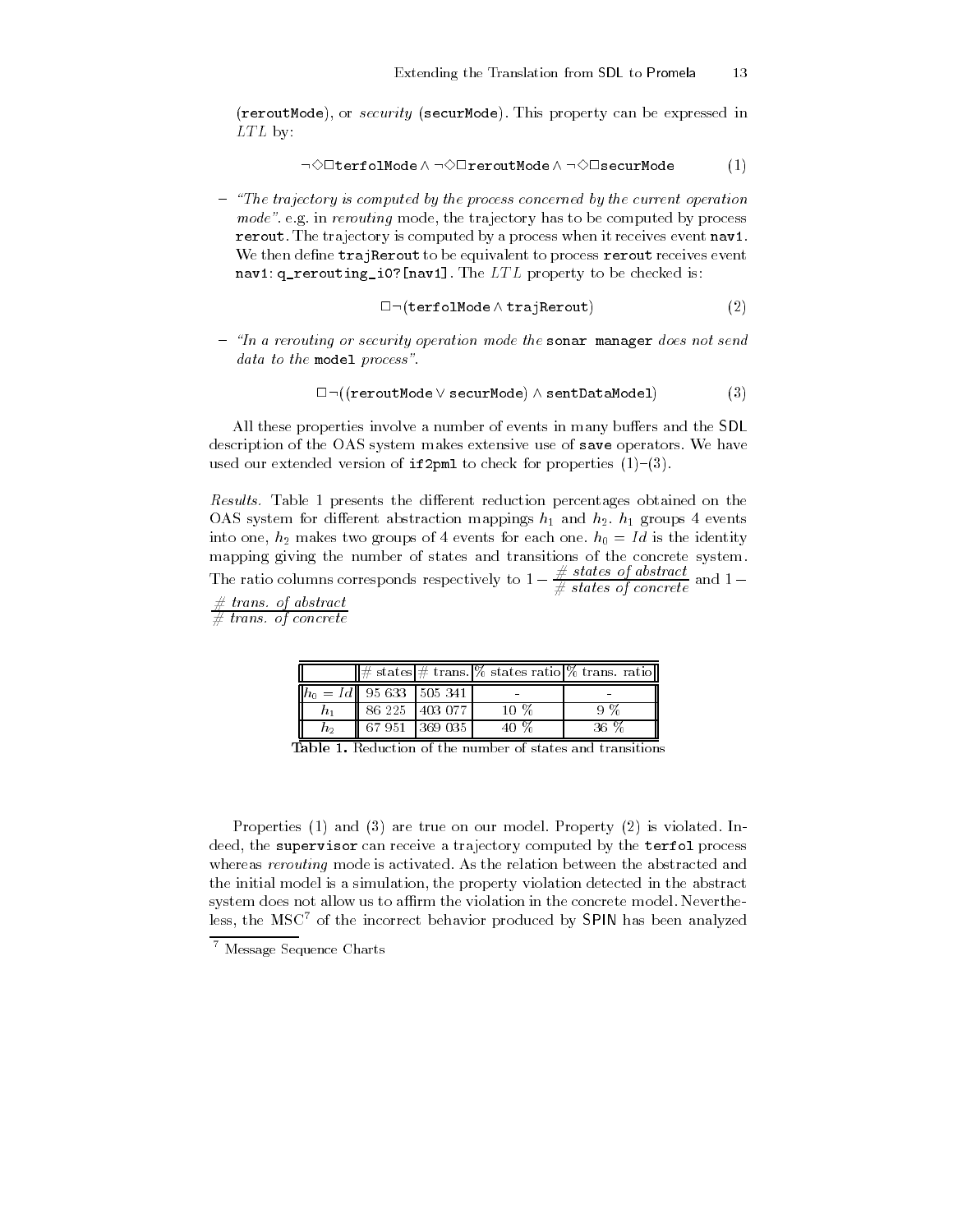and input to the SDL system. This incorrect behavior has been reproduced in the initial SDL system with a simulation. We have then checked that the property is really violated in the concrete SDL model. This incorrect behavior has been detected and fixed in our OAS model.

#### Conclusion and future work  $\overline{5}$

In this paper we have extended the tool if2pml with the two following features:

- translation of the save operator into Promela;
- implementation of an abstraction mapping on buffers' messages.

These technics reveal useful when proving SDL programs that use the save operator. The designer can explicitly group messages into one abstract message. The reduction obtained in the number of states and transitions of the system we want to check are rather significant, going up to 40%. We have successfully applied our extended version of if2pml on the development of an Unmanned Underwater Vehicle for which safety properties were checked.

As an incorrect behavior was detected on the abstract system with SPIN for property (2), we had to verify that this incorrect behaviour really exists on the concrete initial SDL system. Such a verification could be automated using the SPIN MSC counter example to produce automatically the corresponding SDL MSC that could be played on the concrete SDL model.

## References

- [BDHS00] Dragan Bosnacki, Dennis Dams, Lesek Holenderski, and Natalia Sidorova. Model checking sdl with spin. In Susanne Graf and Michael Schwartzbach, editors, Tools and Algorithms for the Construction and Analysis of Systems,, number 1785, pages 363-377, Berlin, 2000. LNCS, Springer.
- [BFG+ 99] M. Bozga, J.C. Fernandez, L. Ghirvu, S. Graf, J.P. Krimm, L. Mounier, and J. Sifakis. If: An Intermediate Representation for SDL and its Applications. In Proceedings of SDL-FORUM'99, Montreal, Canada, June 1999.
- [BGG+ 99] M. Bozga, L. Ghirvu, S. Graf, L. Mounier, and J. Sifakis. The Intermediate Representation IF: Syntax and semantics. Technical report, Vérimag, Grenoble, 1999.
- [CC77] P. Cousot and R. Cousot. Abstract interpretation: A unied lattice model for static analysis of programs by cons truction or approximation of fixpoints. In ACM Press, editor, Proceedings of the 4th Annual Symposium on Principles of Programming Languages,, 1977.
- [CGL92] E. Clarke, O. Grumberg, and D. Long. Model checking and abstraction. In Proceedings of the 19th ACM symposium on principles of programming languages, ACM press, New-York, 1992.
- [CR95] Franck Cassez and Olivier Roux. Compilation of the ELECTRE reactive language into finite transition systems. Theoretical Computer Science,  $146(1-2):109-143$ , July 1995.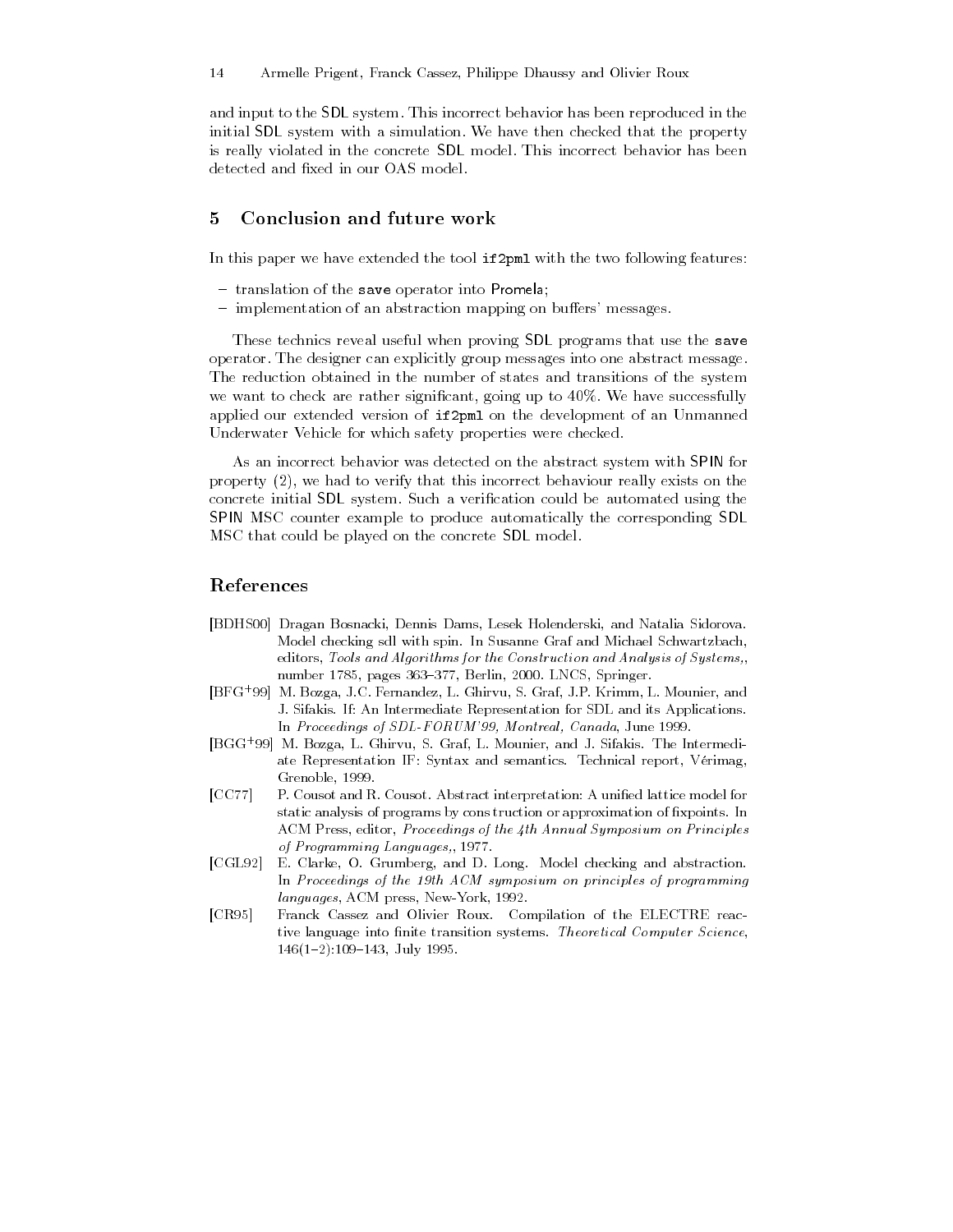- [Hol97] G.J. Holzmann. The model checker spin. In IEEE Trans. on Software Engineering, volume 23, May 1997.
- [ITU94a] ITU-T International Telecommunication Union. Annex F.3 to Recommendation Z.100, Specification and Description Language  $(SDL)$  - SDL Formal Definition: Dynamic Semantics. 1994.
- [ITU94b] ITU-T International Telecommunication Union. Recommendation Z.100,  $Specification$  and Description Language (SDL). 1994.
- [SFRC99] G. Sutre, A. Finkel, O. Roux, and F. Cassez. Effective recognizability and model checking of reactive fiffo automata. In Proc. 7th Int. Conf. Algebraic Methodology and Software Technology (AMAST'98), Amazonia, Brazil, Jan. 1999, volume 1548 of Lecture Notes in Computer Science, pages 106-123. Springer, 1999.
- [TEL98] TELELOGIC. TAU/SDT 3.3. TELELOGIC, June 1998.
- [VER99] VERILOG. ObjectGEODE 4.0. CS VERILOG, March 1999.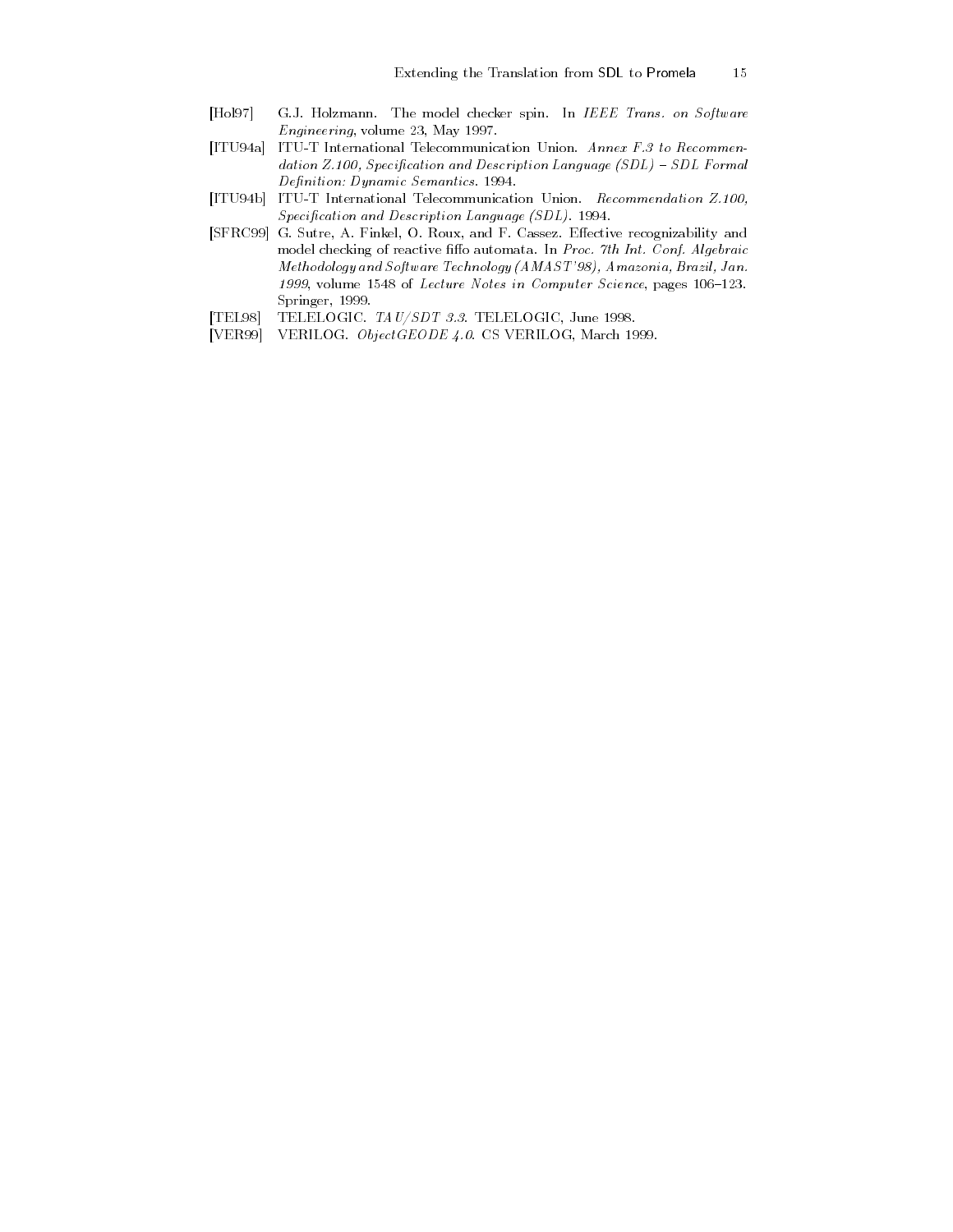16 Armelle Prigent, Franck Cassez, Philippe Dhaussy and Olivier Roux

# A SDL Model of OAS

# A.1 SDL System



Fig. 7. SDL structure of OAS system